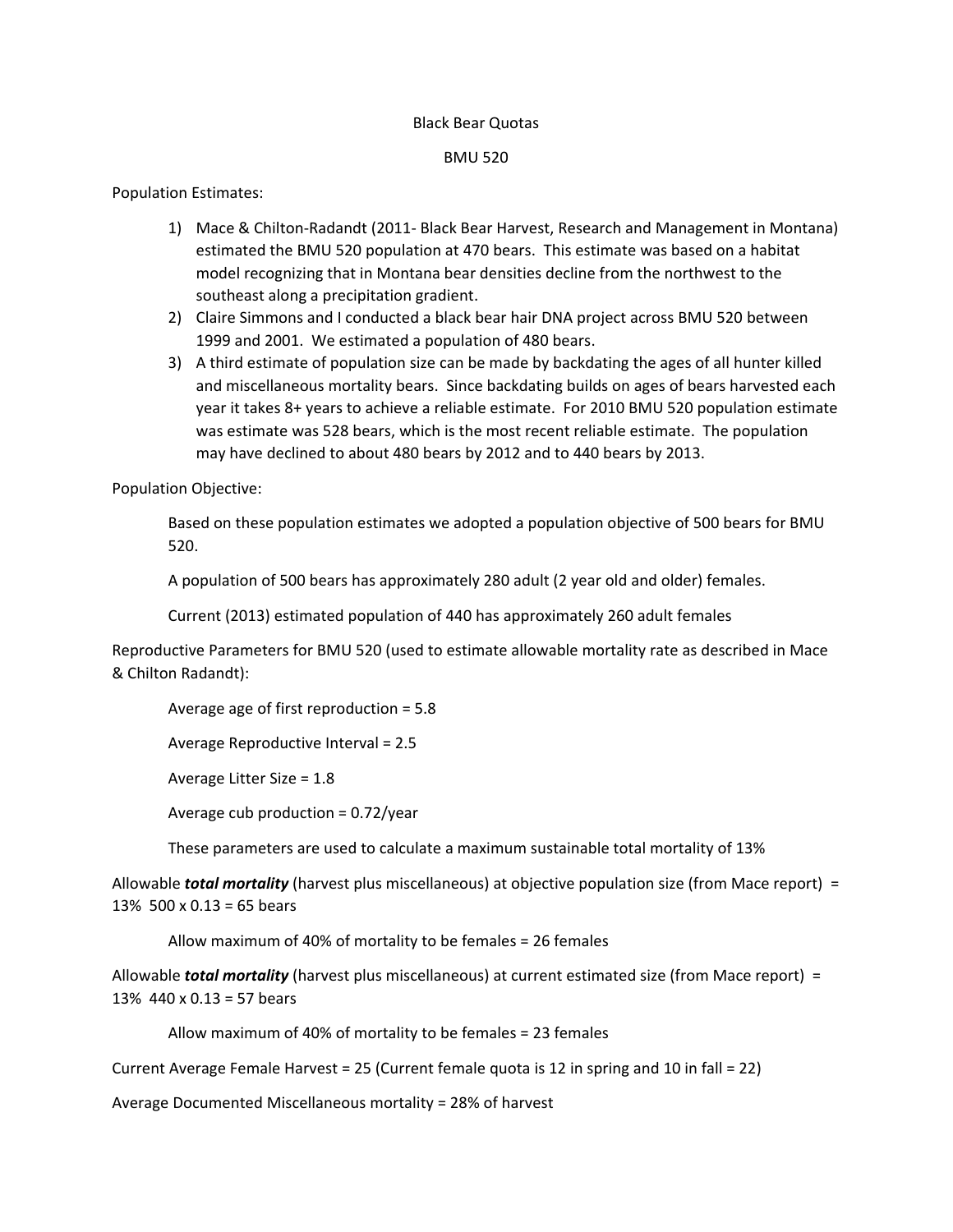Total Female Mortality Estimate (excluding unknown mortality) = 25 + (25 x 0.28) = 32 females

At the current mortality rate we appear to be slightly over harvesting black bears and that has likely resulted in a declining population.

Two other population parameters are also indicating that we are currently at the upper end of maximum mortality. Over the last 15 years the median age of harvested males has declined from 6 to 4 and the percent of subadult males in the harvest has jumped from 32% to 64%. These figures indicate that high hunting pressure has removed a high proportion of the older age males in the population. At the same time the percent females in the harvest has increased from about 34% to 44%. This would be expected in a high harvest situation. Males are typically more vulnerable to harvest. As male numbers are reduced harvest shifts to females.

All these population indicators indicate that there may need to be a reduction in the female harvest quota in the near future. Alternatively, the spring season could be closed May 15 each year.

There has been limited public input that the quota should be removed, and the spring season should run through June 15. On average females are harvested at a rate of one female/day after May 15. Over the last 10 years the average closing date has been May 26. Running the season to June 15 would essentially add 20 days to the average spring season and could result in a harvest of up to 20 additional females – a significant over harvest. Such high spring mortality could be partially offset by closing the fall bear season.